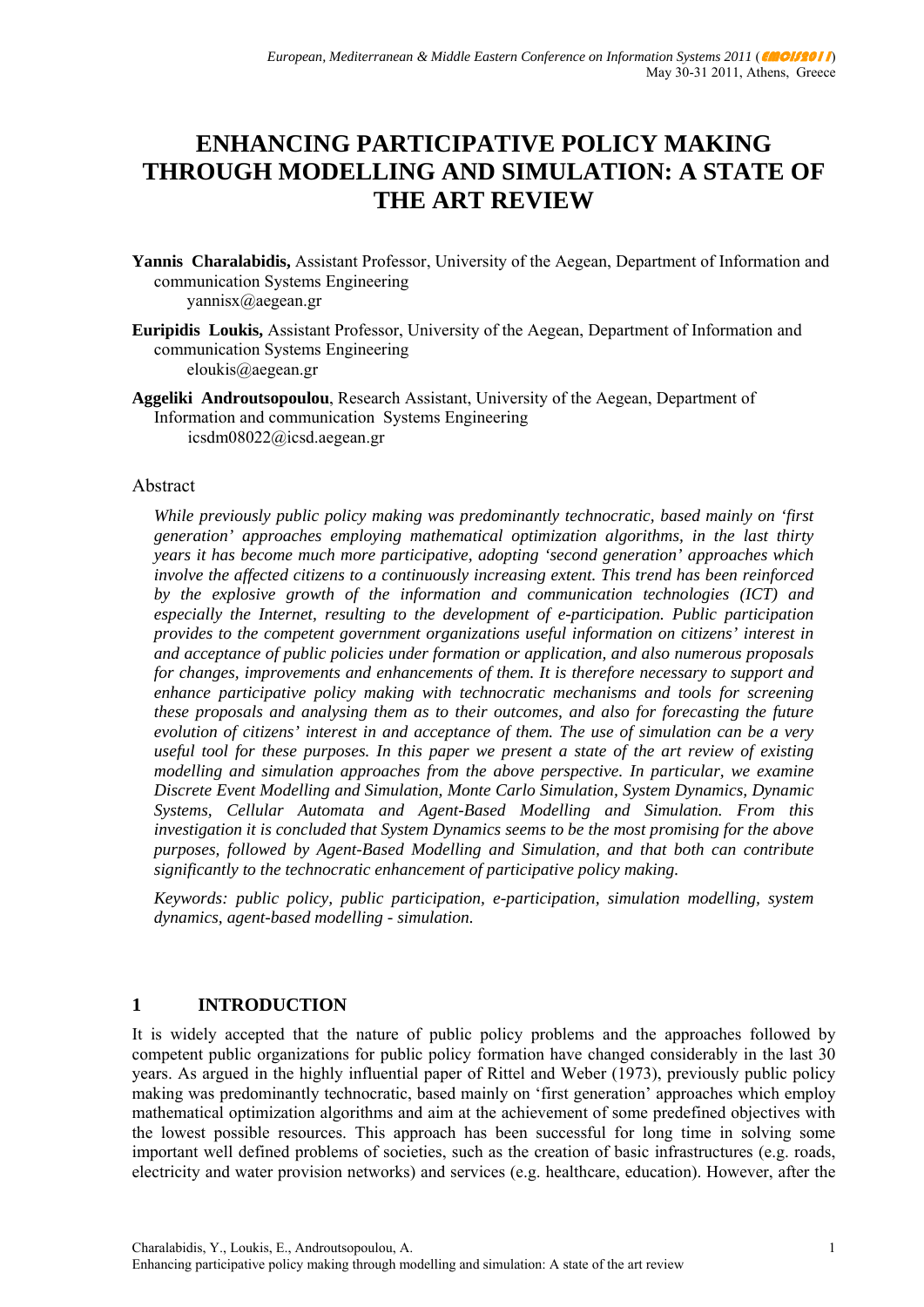end of Second World War in many countries their societies became gradually more heterogeneous and pluralistic in terms of culture, values and lifestyles, and this made their public policy problems 'wicked', being characterized by higher complexity and many stakeholders with different and heterogeneous problem views, values and concerns, and lacking clear and widely agreed problem definition and objectives. For this new class of public policy problems the above first generation technocratic methods were not any more sufficient, as they require clear definitions of the problem and the objectives to be achieved (being used as decision making criteria). This gave rise to a 'second generation' of approaches to public policy making, which are based on the extensive involvement of stakeholders; this includes consultation, argumentation and negotiation among them, which aims to synthesize different views on the problem and to formulate a shared definition of it and the objectives to be achieved. These approaches resulted in the development of public participation in government organizations' policy making processes in the last thirty years, through various mechanisms (e.g. public hearings/inquiries, public opinion surveys, citizens' juries/panels, focus groups, citizen/public advisory committees, consensus conferences, negotiated rule making and referenda) (Held, 1987; Fishkin, 1997; OECD, 2001; Rowe and Frewer, 2004). This trend has been reinforced by the explosive growth of the information and communication technologies (ICT) and especially the Internet, which provide huge opportunities for a wide and cost effective application of the above participation ideas, resulting to the development of e-participation (OECD, 2004; Saebo et al, 2008; Loukis et al, 2010).

Public participation, both 'traditional' and ICT-supported, provides to the competent public organizations on one hand rich information on citizens' interest in and acceptance of public policies under formation and application, and on the other numerous proposals for changes, improvements and enhancements of them. However, many of these proposals might be just 'wishful thinking', or have not so positive outcomes as the proposing citizens think (or even have negative impacts from some other perspectives) or have too high costs exceeding benefits. Furthermore, citizens' interest in and acceptance of public policies are not static and evolves over time, due to exchange of information and opinions on them among citizens (e.g. through 'word of mouth' or Internet). Therefore it is necessary to support and enhance participative policy making with technocratic mechanisms and tools for analyzing these numerous proposals as to their outcomes, and also projecting in the future citizens' interest in and acceptance of public policies. The use of simulation can be very useful for these purposes. In this paper we present a state of the art review of existing modelling and simulation approaches from the above perspective, and examine them as to their suitability for the above purposes. This research has been conducted as part of the project PADGETS ('Policy Gadgets Mashing Underlying Group Knowledge in Web 2.0 Media – www.padgets.eu), which is supported by the 'ICT for Governance and Policy Modelling' research initiative of the European Commission.

In the following section 2 the background of this analysis is presented. In section 3 the definitions and objectives of Modelling  $\&$  Simulation for policy support are provided, while in section 4 the main approaches to it are reviewed. In section 5 there is a discussion of them from the above perspectives, and finally in section 6 the conclusions are summarized.

# **2 BACKGROUND**

In many countries governments have made considerable investments in order to apply the above ideas, promote public participation and strengthen their relations with the citizens, by supporting three types of interactions with them in various stages of the public policy-making cycle (OECD, 2001):

- Information Provision: an 'one-way relation', in which government produces and delivers to the citizens relevant information.

- Consultation: an asymmetric 'two-way relation', in which citizens provide opinions on issues and questions that government has previously defined.

- Active participation: a more symmetric 'two-way relation' between government and citizens, in which citizens have a wider role of proposing new policy options and discussion topics, in addition to the ones proposed by government, and in shaping the policy agenda and dialogue in general.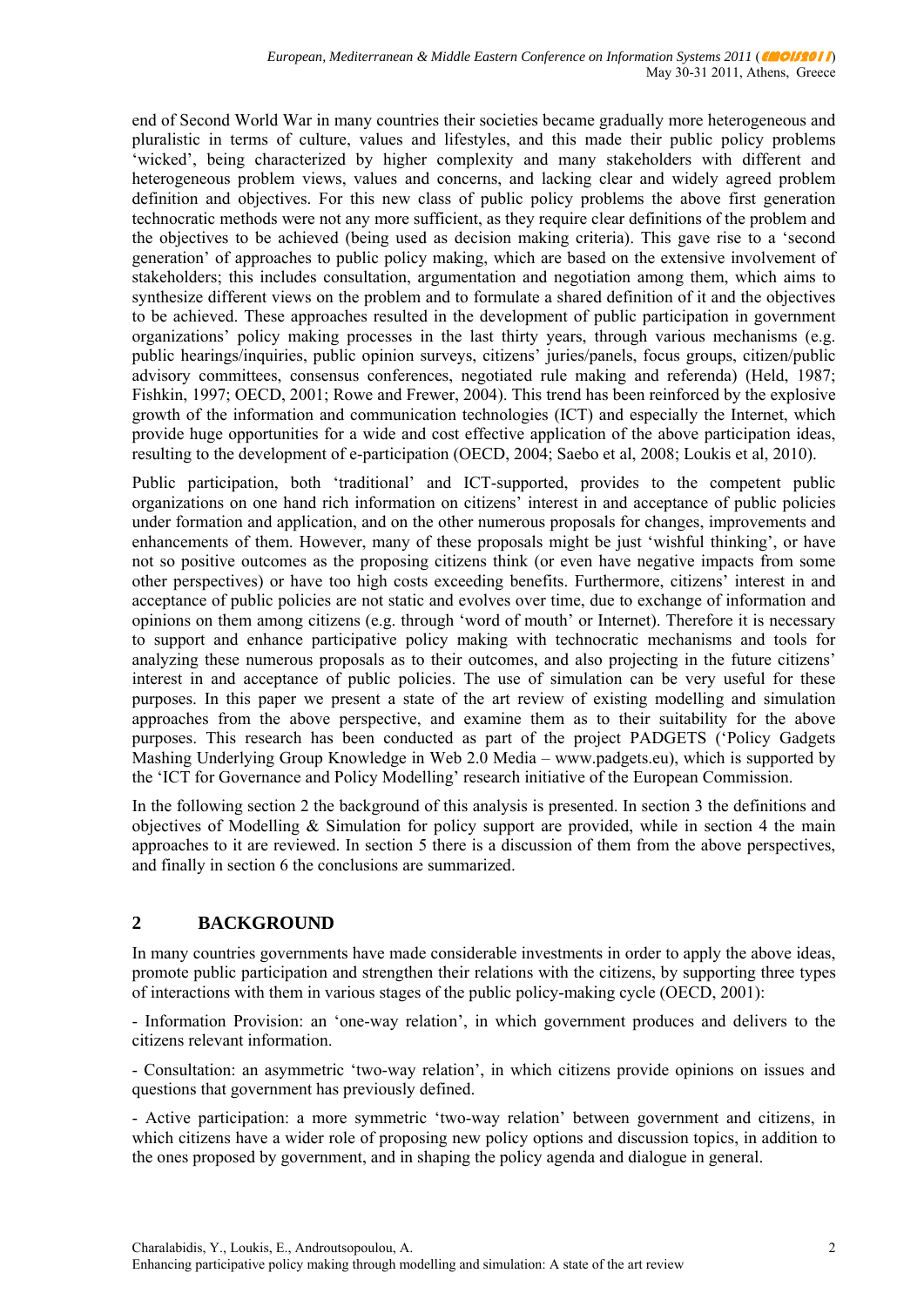The increasing penetration of ICT, and especially the Internet, offer huge capabilities to widen and intensify the above interactions at a low cost (OECD, 2004). In particular, ICT enable governments to make available through the Internet large amounts of information concerning their activities, decisions, spending and financial situation in general, and policy whitepapers, promoting transparency, accountability and fighting corruption. Furthermore, the huge interactivity capabilities offered by modern ICT has the potential to expand the scope, breadth and depth of government consultations with citizens and other stakeholders on public policies under formation or application. Many ICT tools have been developed and are available to governments for collecting citizens' opinions on important issues, such as online surveys, government consultation spaces and online discussion forums, online mediation systems for supporting higher quality deliberation, etc. Finally, ICT can also support and facilitate a more active participation of citizens, through online tools enabling them to set the agenda for discussion (e.g. raise new issues that have to be discussed, in addition to the ones raised by the government), submit their own proposals and policy options and in general shape the final outcomes (e.g. e-petition tools (Santucci, 2007; Cruickshank, 2010)).

The emergence of the Web 2.0 (O' Reilly, 2005) with the increased capabilities it provides to users for creating content and expressing political views, needs and problems, leads gradually government organizations to exploit it in order to increase the quantity, quality and inclusiveness of e-participation (Osimo, 2008; Punie, 2009; Mergel, 2009). Governments start using the Web 2.0 in order to make a step towards citizens, instead of expecting them to visit the "official" e-participation spaces created by government organizations. The use of Web 2.0 by government organizations concerns not only 'soft' tasks, such as public relations and public service announcements, but also 'core' tasks as well, such as intelligence services, reviewing patents, knowledge management, cross-agency collaboration, public services evaluation by citizens, regulation, law enforcement and public participation (Osimo, 2008). Research work is in progress as part of the abovementioned PADGETS project in order to advance the existing situation of individual and fragmented use of a few Web 2.0 social media by government organizations, through a central platform enabling a systematic and centrally managed exploitation of a wide range of Web 2.0 social media (Charalabidis et al, 2010a and 2010b). This central platform will enable the publication of policy-related content and the deployment of relevant micro-applications (termed policy gadgets - padgets) in many Web 2.0 social media at the same time, and then the retrieval of various forms of citizens' interactions with them (e.g. views, ratings, comments, opinions, etc.).

All the above off-line and on-line public participation mechanisms provide to the competent public organizations useful information on citizens' interest in and acceptance of public policies. For instance most government e-participation websites include online surveys asking citizens to rate how important they find various issues or problems, and also how appropriate and useful they find various alternative public policies and actions for addressing them; also, most Web 2.0 social media provide such rating capabilities. These allow an estimation of current interest in and acceptance of public policies under formation and application, which is useful. However, this interest and acceptance are dynamic and evolve over time, due to exchange of information and opinions on them among citizens. So it is necessary to provide public policy makers with estimates of not only the current values of interest and acceptance, but also their future evolution. Furthermore, many government e-participation websites include online consultation spaces and discussion forums, which enable citizens to express not only their interest in and acceptance of public policies under formation and application, but also make comments and proposals for changes, improvements and enhancements of them (both of 'consultation' and 'active participation' form); also, many Web 2.0 social media provide such capabilities for expressing comments and opinions. These can offer to the policy makers large numbers of such proposals, which however might vary in quality, usefulness and applicability, so they need a careful screening in order to find out which of them should be seriously taken into account. Many of these proposals might be just 'wishful thinking', or have not so positive outcomes as the proposing citizens think, or even have negative impacts from some other perspectives, or have too high costs exceeding benefits. Therefore participative policy making needs support with technocratic mechanisms and tools for analyzing these numerous proposals as to their outcomes. Modelling and simulation can be very useful for all the above purposes. So in the following sections existing paradigms are reviewed from the above perspective, and then evaluated as to their suitability for the above purposes.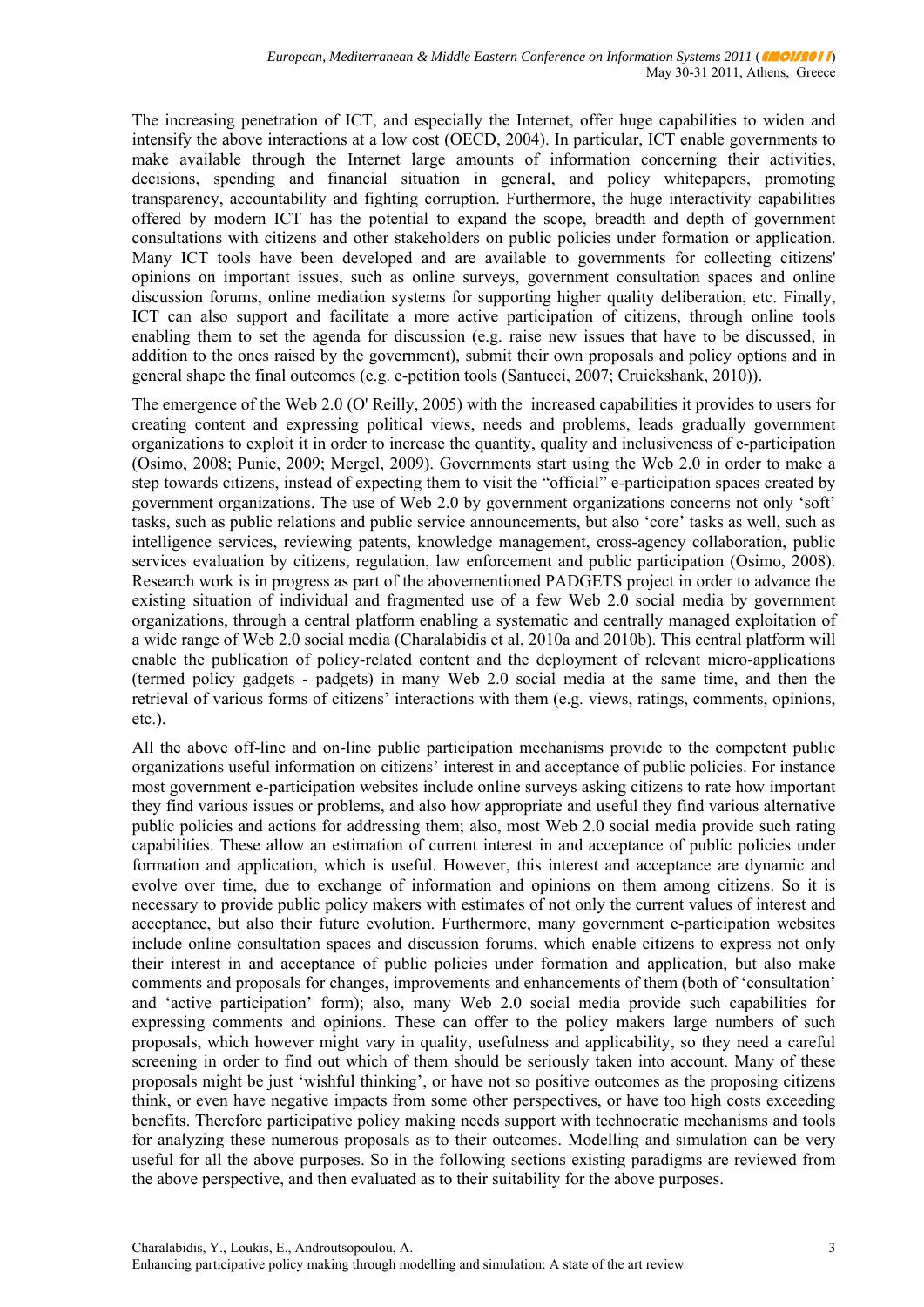# **3 MODELLING AND SIMULATION FOR POLICY SUPPORT: DEFINITIONS AND OBJECTIVES**

Modelling is defined as the construction of a simplified representation of a part of the real world, which includes only some of its elements on which our study is focusing (Lave  $\&$  March, 1975). Therefore, for the same real world system we can construct various different models for different purposes, each of them including a different subset of system's elements on which our particular study is focusing, and possibly having a different level of detail. We consider a model as an artificial world giving the user the unprecedented opportunity to test interventions and improvements, aiming to increase its performance; as such it can be viewed as a laboratory, safe from the risks of the real environment, for testing out hypotheses and making predictions (Dolley, 2002). Modelling allows us to deal with the complexity of the real world in an effective incremental manner; a model may begin as a simple approach to the system under investigation and gradually be improved and perfected, as our understanding of the particular system we are dealing with is growing. This "gradual improvement" enables a good approximation of very complex problems. Modelling allows a better understanding of a complex system and a more substantial communication and dialogue about it among interested researchers and practitioners. This approach may be applied for purposes of forecasting, planning and decision making support in policy issues of great complexity, and also for education, if the access to the real system is costly or impossible.

According to Borshchev & Filippov (2004) modeling is a very useful tool for understanding complex systems, predicting their future behaviour and designing improvements of them that increase performance, especially when prototyping or experimenting with the real system is impossible or costly. It includes three steps: i) mapping of a real world system on a simplified model (process of abstraction), ii) analysis of its behaviour and optimization of it, and iii) mapping of the improvements of the model back to the real system. The second step (analysis and optimization) can be performed either through analytical solution, which results in an equation  $Y=f(X)$  connecting output Y to input X, or, if this is not possible or quite difficult, though Simulation.

Law and Kelton (2000) define Simulation as a method of using computer software to model the operation and evolution of "real world" processes, systems, or events. In particular, Simulation involves creating a computational representation of the underlying logic and rules that define how the system changes (e.g. through differential equations, flow charts, state machines, cellular automata, etc.). These representations are then coded into software which is run repeatedly under varying conditions (e.g., different inputs, alternative assumptions, different structures), calculating the changes of system's state over time (continuous or discrete) (Davis et al., 2007). So while other research methods aim to answer the questions "What happened, how and why" (trying to understand the past), Simulation aims mainly to answer the question "What if?" (i.e. what will happen if some particular changes of system structure or rules take place, trying to "move forward" into the future).

Using the Simulation approach necessitates initially to determine the manner in which a real system works, as part of its modelling. Then Simulation evolves in Simulation time (continuous or discrete), which corresponds to real time; while the Simulation time runs, the model determines whether there have been changes in system's state and if so recalculates its values. If simulation is valid, the results should reflect the actual behaviour of the system. In this case it allows us to understand how a real world activity is performed under different conditions, testing different assumptions and minimizing the cost of execution of the real activity. The interaction with the model instead of the real system reduces the risk and uncertainty, so better- informed and timely decisions can be made. A very important advantage of Simulation Modelling is that it can be used even by people without extensive experience in the field: all modern Simulation software packages include a graphical user interface allowing the representation (modelling) of the system/process the user is interested in, and also the graphical display of Simulation results.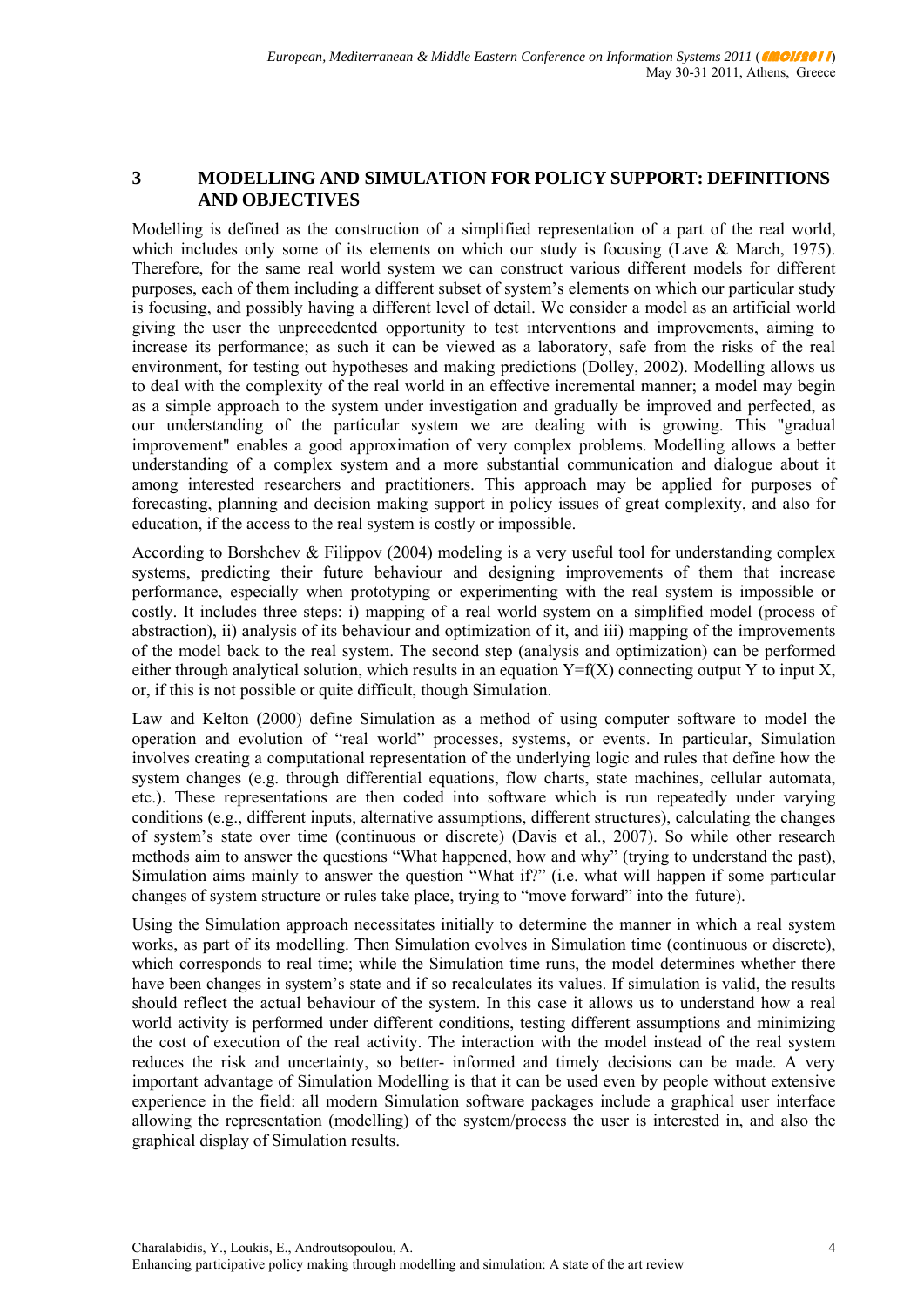#### $\overline{\mathbf{4}}$ **MODELLING AND SIMULATION APPROACHES**

A classification of Modelling and Simulation approaches proposed by Borshchev and Filippov (2004) is shown in Figure 1. It is based on the level of modelling detail/abstraction (we can have high abstraction/less detail, medium abstraction/detail or low abstraction/more detail) and on the way time is modelled (as continuous or discrete time).

#### Major approaches of Modelling & Simulation (from Borshchev and Filippov (2004)) Figure 1.

In particular, we can have Simulation Modelling of high detail and low abstraction, which includes representations of individual objects (e.g. people, houses, animals, products, vehicles, etc.) and their characteristics and interaction; on the other extreme we can have Simulation Modelling of low detail and high abstraction, which focuses on aggregate values (covering large numbers of individual objects, number of adopters of a particular new product or public service) and relations among them. Also, with respect to the modelling of time there are two basic types of Simulation: continuous and discrete. In continuous Simulation we consider a continuous time advance in time steps, and for each of them the new state of the system is calculated; on the contrary in discrete Simulation we focus on some discrete times in which particular events happen (e.g. a new citizen arrives in a government agency office), for which the new state of the system is calculated, so Simulation progresses from event to event rather than in continuous time. There are also hybrid Simulation models which are based on both discrete and continuous time.

According to this classification of Modelling and Simulation approaches, shown in Figure 1, based on the above two dimensions, we can distinguish between four main modelling paradigms: Discrete Event, System Dynamics, Dynamic Systems and Agent Based Modelling, Agent-Based and Discrete Event simulation are discrete time approaches, while in System Dynamics and Dynamic Systems simulation time is continuous. These four approaches differ also in the level of abstraction; while aggregative System Dynamics present the highest abstraction, on the contrary Dynamic Systems present the lowest one. Discrete Event is used at low or middle abstraction and Agent-Based modelling range across all levels of abstractions accordingly the nature of the problem.

Another categorization of Modelling and Simulation approaches can made based on their origin (Troitzsch, 1997). We can distinguish between two types of computer Simulation: top-down equationbased ones, derived from previous mathematical modelling research, and bottom-up agent-based ones (Figure 2), derived from more recent artificial intelligence research.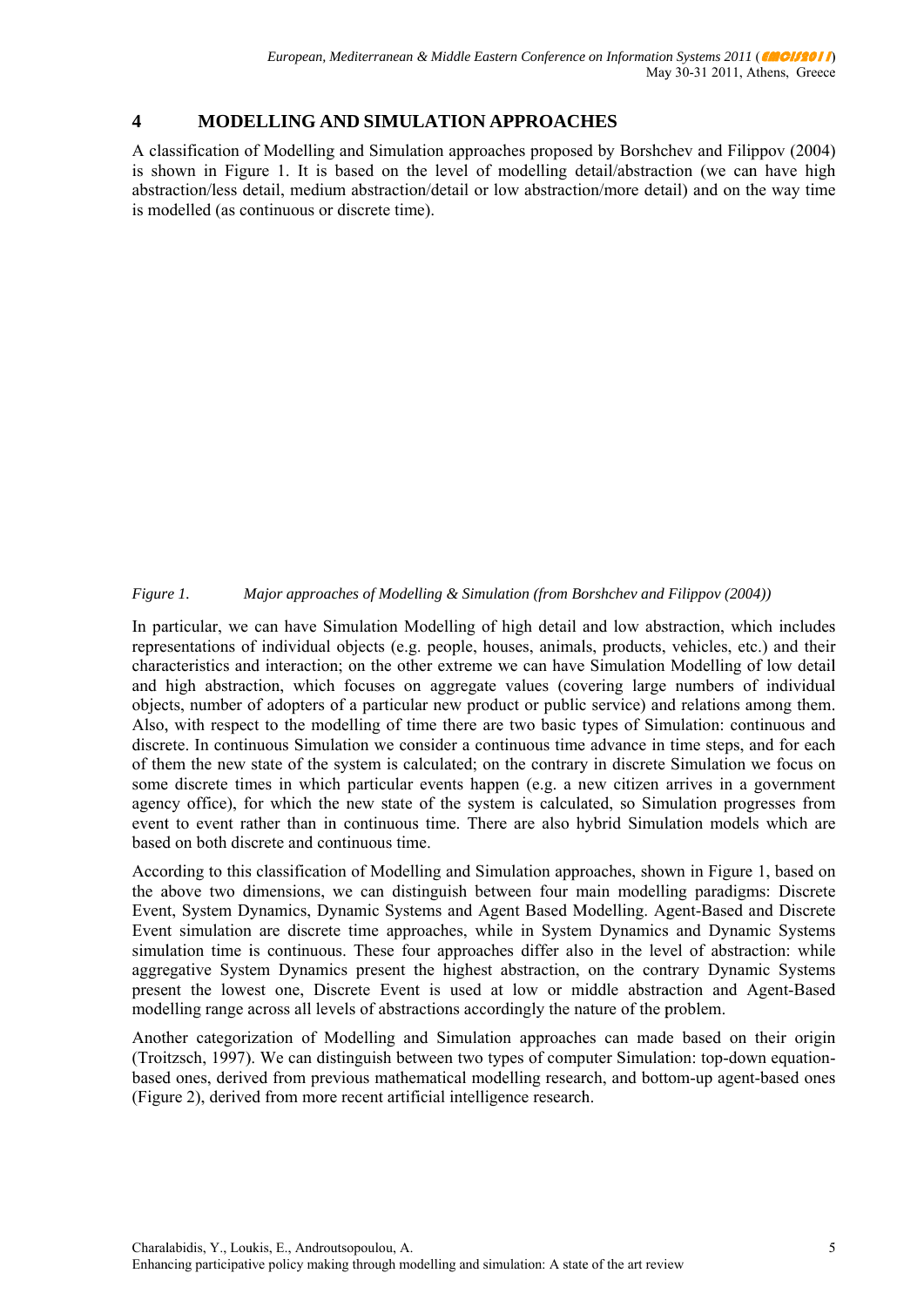

Figure 2. Categorization of Modelling and Simulation Approaches

Both System Dynamics and Discrete Event modelling are typical examples of equation-based approach, which uses equations that determine the future state of systems. The former models are deterministic, so they unfold exactly as specified by some pre-specified logic, while the latter are based on stochastic processes, since they include stochastic differential equations (involving random numbers generators for simulating uncertainty). On the other hand, agent-based modelling takes the agent perspective, in contrast to the process-based perspective of the former category. Agent-based models unfold according to the interactions among individual units, with each of them having its own intelligence and behaviour rules.

In the following sections the main Modelling and Simulation approaches are briefly reviewed and discussed.

#### $4.1$ **Discrete Event Modelling and Simulation**

In Discrete Event models time is not viewed as continuous and does not advance in equidistant discrete steps, the main focus being on discrete times at which some events occur and change something in the state of the system, so practically time proceeds from event to event. They are used for modelling systems characterized by a number of discrete variables (e.g. state of a service point that can be busy or free), and events that occur and change the values of these variables in a rule-oriented but stochastic manner (Dooley, 2002). Discrete Event Simulation Models are discrete, dynamic and stochastic (Law and Kelton, 2000). They are suitable for systems which can be defined by a set of discrete variables that at any given moment characterize the "state" of the system, and only change a finite number of times, at specific instances in time when some events occur. These variables are piecewise continuous, making discrete jumps at particular times and then remaining constant for other periods of time. Such models are usually stochastic, since their behaviour is determined by one or more random variables modelling various types of uncertainty existing in the real world. Also, they are dynamic, since their main output of interest is system behaviour and evolution over time. As mentioned above they are used for constructing models at a low or middle level of abstraction.

The most widely used models of this category are the queuing models (e.g. Cavirli and Veral, 2003; Winston, 2003), which are used to model and optimize systems containing queues. A queue model consists of three types of objects: servers, customers waiting to be served by them and queues. It is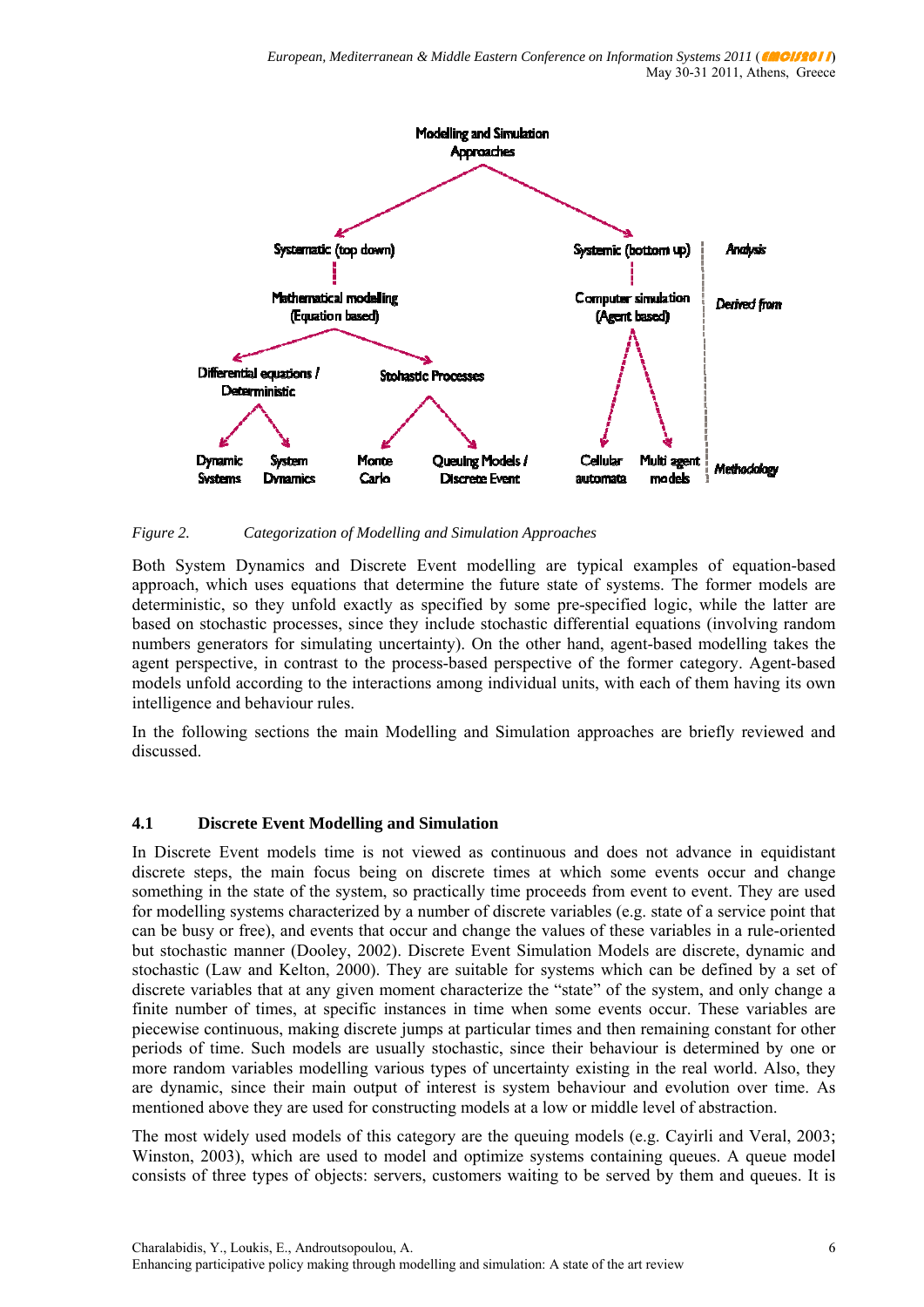stochastic, since the times of appearance of customers are random and follow a probability distribution (usually the Poisson distribution). Here, the primary purpose of the simulation is the prediction of the system's output, for example the mean duration of customers waiting in a queue or the mean time needed by the police cars to reach their destination. The main focus is on the detection of bottlenecks in complex environments, and on the achievement of better system performance by altering the structure of its design. Discrete Event modelling is appropriate for both public and private sector, for solving problems concerning services, manufacturing, logistics, business processes, call centers, etc.

Similar is the **Monte Carlo** stochastic simulation approach (Clemen and Reilly, 1999; Winston, 2003), which is used for modelling systems with significant uncertainty in their inputs, for which we want to calculate the mean and the distribution of the output. Its basic idea is that for each input an appropriate random number generator is set-up (with the appropriate probability distribution and relevant parameters). These random number generators produce a first set of values, and based on them system output is calculated; this is then repeated for a very large number of times, which allows the calculation of the mean and the distribution of the output. The application areas of Monte Carlo simulation include engineering, telecommunications, finance and business, service management, etc.

## **4.2 System Dynamics**

System Dynamics is an equation-based approach that represents real-world systems and processes in terms of stocks of individuals or resources (e.g. adopters of a new technology or government service, materials, etc.), flows between these stocks (which increase or decrease these stocks) and information that determines the values of these flows. It has been developed from the work of [Jay W. Forrester](http://sysdyn.clexchange.org/people/jay-forrester.html) (1961). It is a "top-down" modelling approach and examines how causal and feedback relationships among the elements of a system (i.e. system structure) can influence the behaviour of it. System Dynamics abstracts from single objects and events, and takes an aggregate higher level view with less detail (focusing on stocks of them), which allows concentrating on higher level policies. It is suitable for systems having numerous interdependent variables, whose rates of change interact with one another.

The concept of feedback is at the core of System Dynamics, and refers to the situation of X affecting Y, and also Y in turn affecting X, perhaps through a chain of causes and effects. One cannot study the link between X and Y and, independently, the link between Y and X, in order to predict how the system will behave. The causal loops, formed in this way within the system, can be positive so that feedback is self-reinforcing and amplifying, or negative so that feedback is dampening. System dynamics is a methodology for studying and managing complex feedback systems, such as the ones found in business and other social systems. System dynamics is a mature methodology for modelling complex processes and systems both in the private and public sector, and then through simulation, estimating the evolution of critical variables and indicators, such as sales of a new product in the private sector, or pollution, poverty, unemployment, etc. in the public sector, in cases of applying various policy options. It is an effective technique for framing, understanding, and discussing difficult problems and policy options for addressing them.

The methodology of System Dynamics consists of the following steps:

- identify and define the problem,
- develop a dynamic hypothesis explaining the cause of the problem,
- build a computer simulation model of the system at the root of the problem,
- test the model by examining to what extent it reproduces the behaviour seen in the real world,
- devise and test in the model alternative policies that alleviate the problem,
- select the best policy/solution,
- implement this policy/solution.
- validate and revise the model

System Dynamics, although its initial application area was the analysis of industrial production problems, it has found wide application in several areas, such as corporate planning and policy design,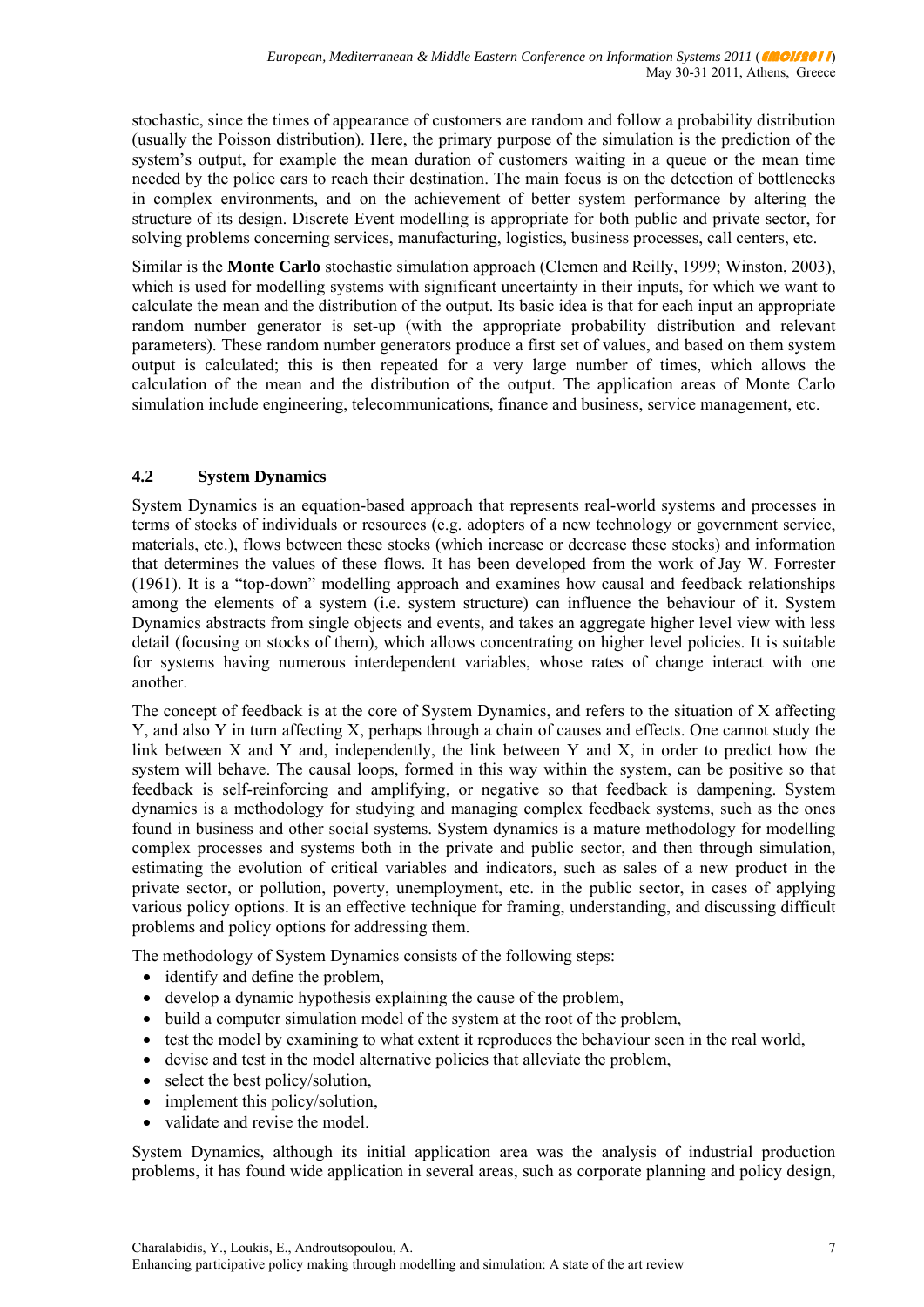public management and policy, biological and medical modelling, social sciences, energy and environment (ecological systems). The relevant literature review we conducted provided many examples of the use of System Dynamics for addressing various social phenomena and policy making problems. For instance, under the "Swiss Priority Programme Environment» (SPPE) of the Swiss National Science Foundation (SNSF) a research project has been implemented using System Dynamics for analysing policies aiming to improve various aspects of the environment (Schwaninger, Ulli-Beer and Kaufmann-Hayoz, 2008). Through a model for solid waste management at local level the ecological behaviour of citizens has been studied in order to identify and assess various public policies under examination. A recent application of System Dynamics in the area of electronic government aims to understand better the factors affecting development and success in this area (Luna-Reyes and Gil-García, 2009). A System Dynamics model has been developed based on a theory about how institutional, organizational and technological elements interact to produce different technological outcomes and enactments. This model has been used for simulations of four different networks of government and nongovernment organizations engaged in the creation of Internet portals and content in the areas of education, health, economy and government. Based on the results of these simulations it has been concluded that differences in institutional arrangements and organizational factors resulted in quite different technology enactments. Various other examples of social simulation with System Dynamics have been identified in the areas of national security (military organization), adoption of automation technologies, changes in socio-political structure and energy, indicating the usefulness of this approach in analyzing public sector and social problems.

We should also mention here the **Dynamic Systems** approach, which is regarded as the 'ancestor' of System Dynamics. The method uses block diagrams with feedback loops to model and design "physical" systems, and its main application areas have been in the mechanical, electrical, chemical and other technical engineering disciplines. Dynamic System models consist of state variables (e.g. position and velocity of particular mechanical parts) and differential equations connecting these variables. A similarity with System Dynamics is that they are both conducting continuous time simulation. Their difference lies in the nature of their variables, which in Dynamic Systems are of lower level and have direct "physical" meaning (e.g. location, velocity, acceleration, pressure, concentration, etc.); so the mathematical models connecting them are of lower level (i.e. more detailed, modeling particular units/objects, instead of the higher level aggregate variables that characterize System Dynamics) and of higher complexity than in Systems Dynamics.

## **4.3 Cellular Automata**

Cellular automata are discrete time models focusing on multiple actors, which are characterized by a rules-based behaviour and have local interactions in a physical space (Chopard Droz, 1998; Jarkko, 1999)(http://en.wikipedia.org/wiki/Cellular\_automaton;http://mathworld.wolfram.com/CellularAutom aton). In particular, a cellular automaton is a collection of "coloured" cells (i.e. which can have different colours, this denoting different states) on a grid of specified shape; each of them evolves through a number of discrete time steps depending on the states of neighbouring cells being influenced by them. The grid can be in any finite number of dimensions, but one–dimensional or two– dimensional cellular automata have been mainly used. The term "colour" refers to the state of each cell which is determined by a set of predefined rules. Usually each cell is binary (i.e. it can have two states, such as "on" or "off"), however cellular automata having a continuous range of possible values may also be considered. The internal rules of cells are applied iteratively for as many time steps as desired and may change the state of the cell. In addition, the neighbourhood over which cells affect one another must also be specified. Transition rules, which are major components of the model, and possible states of each cell, are usually uniform for all cells, which makes the cellular automata homogenous systems. The approach of Cellular Automata relies on the division of the entire model into sub-models, in sense that different sets of cells are sub – models representing parts of the whole system.

Cellular Automata were originally conceived by Ulam and von Neumann in the 1940s to provide a formal framework for investigating the behaviour of complex systems, which consist of numerous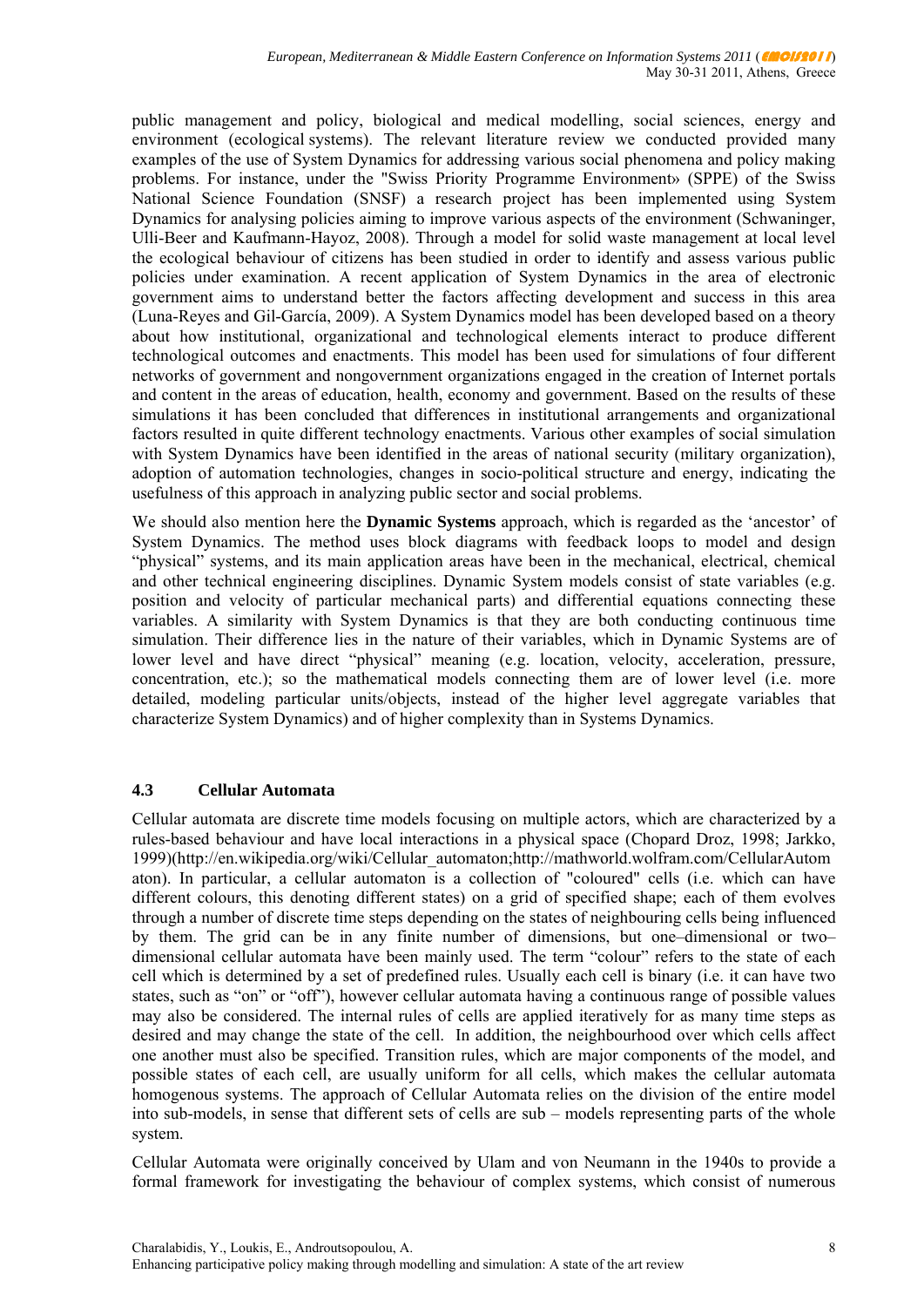elements with extensive interactions among them. Since then, the theory of Cellular Automata has been proved immensely rich, with simple rules and structures being capable of producing and therefore explaining a great variety of unexpected behaviours. It can be applied in various disciplines (e.g. mathematics, physics, complexity science, biology, etc.) in order to model various kinds of natural and social processes. The simplest type of Cellular Automaton is a binary, nearest-neighbour, one-dimensional automaton. Such automata were called "elementary cellular automata" and have been found to have amazing properties.

# **4.4 Agent-Based Modelling and Simulation**

The main concept of Agent-Based Modelling and Simulation is the construction of multiple agents (i.e. individual programs that simulate the behaviour and interaction of individual persons, firms, etc.), which are characterized by rules and intelligence, and the calculation-simulation of the interactions among them and finally the emerging from them system macro-behaviour. Agent-Based Modelling and Simulation has been based on abovementioned concept of Cellular Automata. An agent can be defined as a self-contained program that can control its own actions based on how it perceives its operating environment and also its pre-determined behavioural pattern. The environment of an agent refers to its neighbouring agents, from which agents have the ability to learn by continuously monitoring it. An agent responds to local information produced by its contact with the other neighbouring agents. It has its own properties and follows specific decision-making rules, ranging from simple reactive rules to complex adaptive intelligence. The key feature for a component of a model to be considered as an agent is the ability of adaptation to its environment. In this context, Casti (1997) argues that agents should contain both base-level rules for behaviour as well as a higher-level set of "rules to change the rules", which enable them to adapt their behaviour over time based on the experience they gain. Basic characteristics of agents include that they are identifiable, situated in an environment, autonomous and self-directed and finally, they have goals to achieve.

According to Epstein (1999), Agent-Based models are characterized by five attributes: heterogeneity, autonomy, explicit space, local interactions and bounded rationality. 'Heterogeneity' refers to the fact that agents differ in their preferences or rules that determine their behaviour during Simulation, which often produces unexpected effects on the macro level; this is used to simulate the existing differences among individuals (e.g. genetically, culturally, by social network, by preferences, etc.), which finally create unique interactions between agents. The term 'autonomy' means that monitoring or enforcement of any order is not imposed from above (in a top-down manner), and the restrictions may be put only in rules that agents follow in the micro-level and not in collective macro-level, which is emerging from the individual rules and the interactions. Hence, the macro level evolution and change result from local interactions and from the micro-level to the macro-level, and not vice versa. When an initial population of agents is released into an artificial environment in which, and with which, they interact, an 'artificial society' of agents is formed. Artificial society refers to the fact that multi-agent systems try in general to create "micro-worlds" or "would-be worlds" in computational environment in order to investigate the mechanism, by which interactions and various behaviours of autonomous agents produce macro-level structures and self-organization (Casti, 1997). This "artificial society" of an Agent-Based model takes place in a strictly 'explicit space', which is usually an n-dimensional cellular automaton. In addition, agents present social ability, interacting only with neighbouring agents and not with remote ones. This is described by Epstein with the attribute of 'local interactions', which simulates the nature of human interactions that take place mainly in a defined geographic or cultural area. Finally, the term 'bounded rationality' has two components: bounded information and bounded computing capacity. In particular, agents follow simple rules based on local information, ignoring global information; furthermore, they do not have infinite computational power, and this generates limitations as to the computations they can do. This bounded rationality of agents simulates the existence of limits in the rationality of individuals, which is subject to stress, time pressure, and emotive forces, as concluded by recent research in the domain of cognitive psychology (Elliott & Kiel, 2004).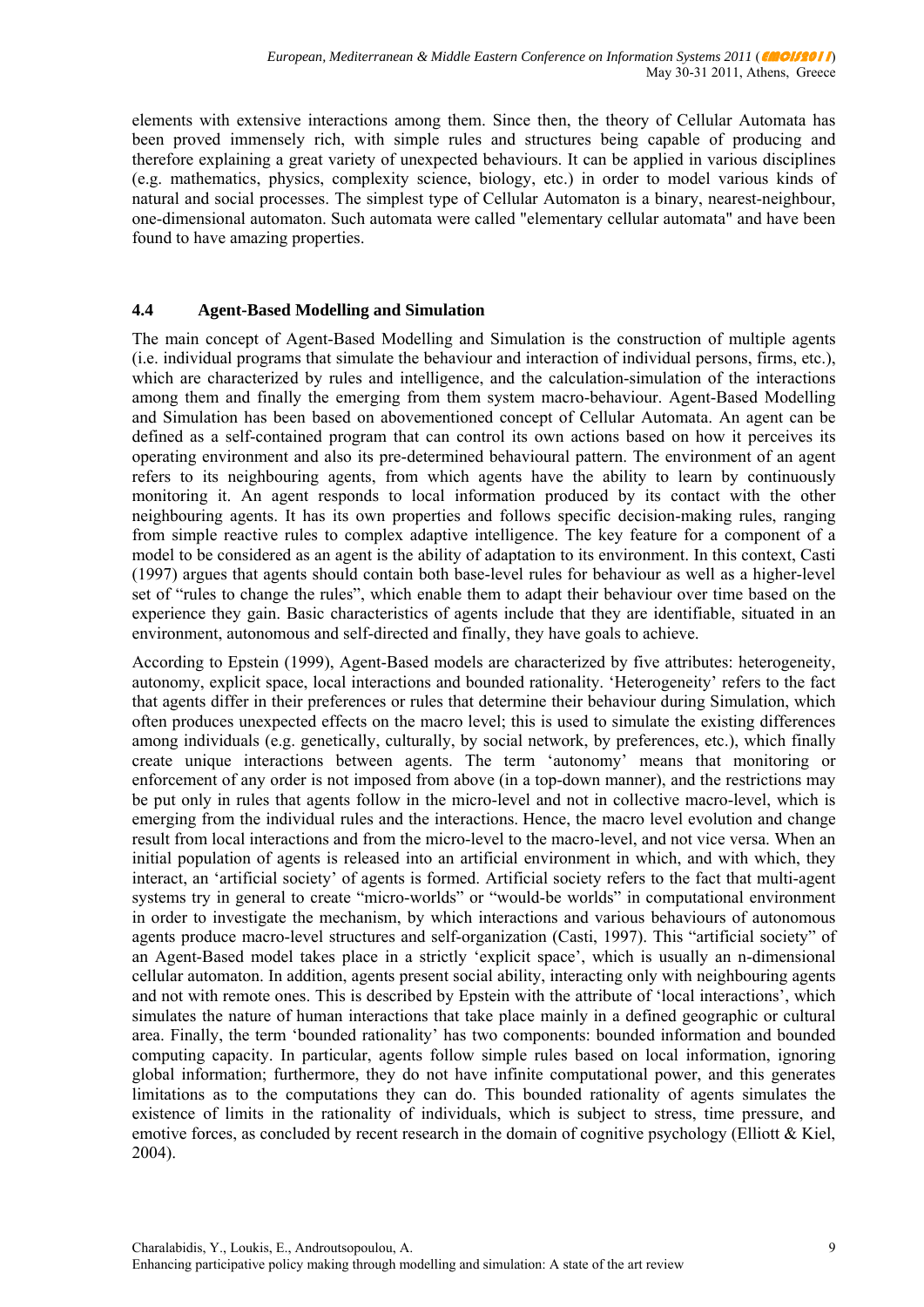Agent-Based modelling and simulation can be applied in a wide range of complex social, economic and political phenomena. There are many good examples in the literature, such as an application of Agent-Based modelling for studying humanitarian assistance policies executed by governments and NGOs that provide the health and safety to refugee communities (Anderson et al., 2007). Another interesting example is the use of Agent-Based modelling in order to investigate the relationship between age and technological diffusion, as part of an attempt to assess the impact of the aging on the diffusion processes of future technologies and in general on the innovation absorption capacity of socioeconomic systems (Ferro et al., 2010).

Agent-Based models are useful in relating the heterogeneous behaviour of agents with different information and decision rules with the macro behaviour of the overall system. This makes them often more significant in conditions of great uncertainty when forecasts are not possible and the classic methods of prospective analysis are less effective.

# **5 DISCUSSION**

In the previous sections have been briefly reviewed the main approaches to Modelling and Simulation, together with their main characteristics; an overview of them is given in the following Table 1 with respect to modelling of time (discrete/continuous), type of simulation (static/dynamic), type of processes/systems addressed (deterministic/stochastic) and level of detail (micro/meso/macro).

| Methodology            | <b>Time</b>     | <b>Simulation</b> | Process/System | Level      |
|------------------------|-----------------|-------------------|----------------|------------|
| Queuing models         | <b>Discrete</b> | Dynamic           | Stochastic     | Micro-Meso |
| Monte Carlo            | Discrete        | Dynamic           | Stochastic     | Micro      |
| <b>System Dynamics</b> | Continuous      | Dynamic           | Deterministic  | Macro      |
| Dynamic Systems        | Continuous      | Dynamic           | Deterministic  | Micro      |
| Cellular Automata      | Discrete        | Dynamic           | Deterministic  | Meso-Macro |
| Agent-based            | Discrete        | Dynamic           | Deterministic  | Meso-Macro |

*Table 1: Overview of Modelling and Simulation approaches* 

Taking into account that participative policy making, as mentioned in sections 1 and 2, needs tools for i) screening the numerous proposals made by citizens on public policies under formation or application and estimating their outcomes, and ii) projecting in the future the interest in and acceptance of such public policies, the following conclusions can be drawn:

- System Dynamics seems to be one of the most promising approaches for the above purposes, which require high/macro level modelling and simulation of complex social or economic systems in continuous time for assessing the impacts of different policy-related proposals (e.g. proposed changes, improvements and enhancements of public policies under formation or application), focusing not on individual objects/units, but on aggregate variables. Such systems include various individual processes with 'stocks' (e.g. users and non-users of various services or new technologies, employed and unemployed citizens, citizen groups of various income levels, etc.) and 'flows' among them, which are influenced by public policies, so System Dynamics is well positioned for modelling and simulating them. Another advantage is that as mentioned above Systems Dynamics has been successfully used in the past for assessing the evolution of a number of critical variables of economy and society, such as unemployment, economic development, taxation income, technologies penetration, pollution, poverty, etc. So it is not any more in an 'experimental phase', it has reached a maturity and knowledge and experience has been gathered from its use the above areas.

- Agent-based Modelling and Simulation can also be useful for the above purposes, as it can be used for modelling and simulation at both meso and macro level. This approach does not require us to define the basic structure of the system in order to estimate its macro behaviour (as in Systems Dynamics), but the behaviour and interaction rules of the individual units (e.g. persons, firms, etc.) instead. Taking into account that usually for social and economic systems it is easier to define the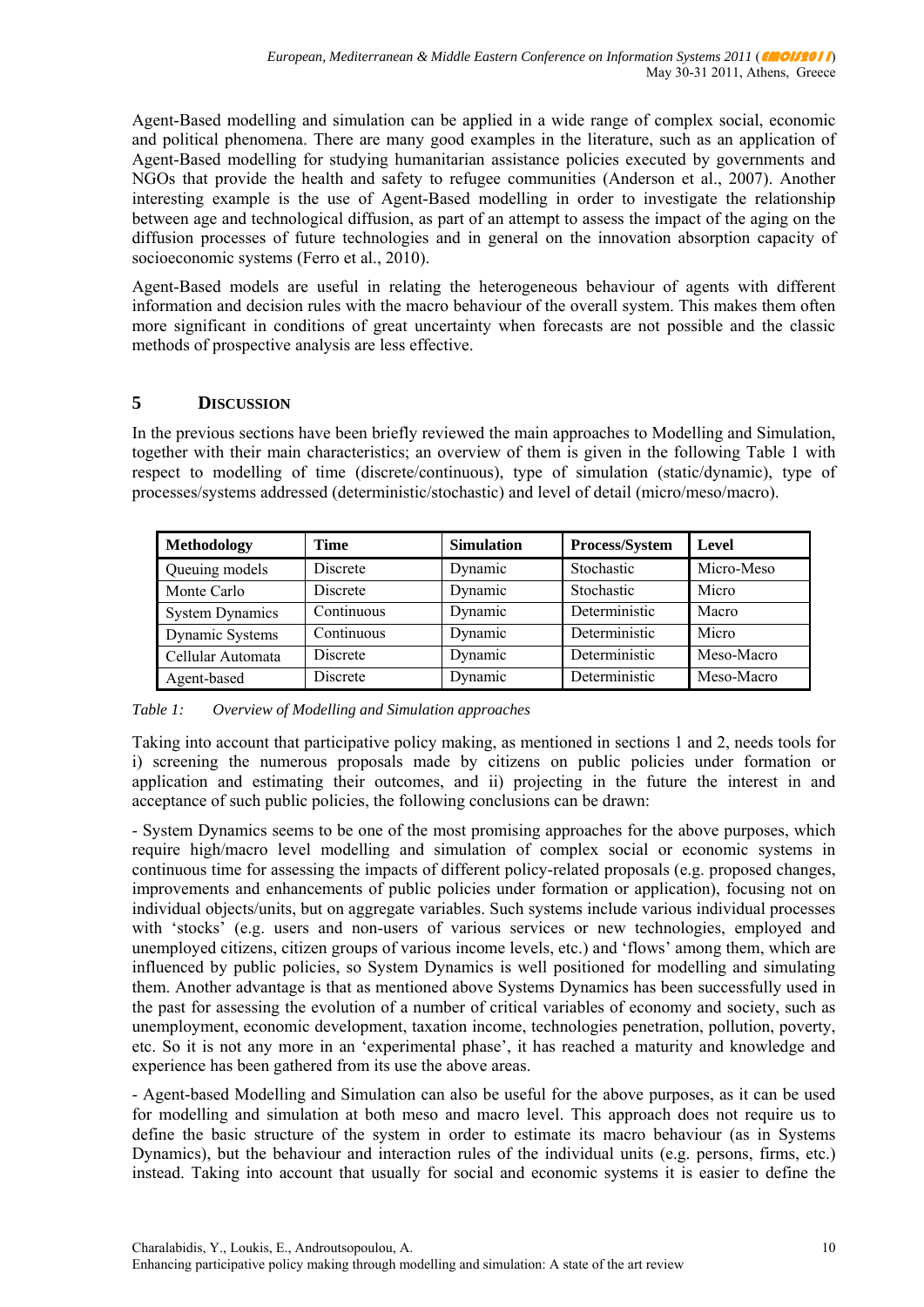former than the latter, we can argue that Systems Dynamics might be more advantageous than Agentbased Modelling and Simulation in most cases. However, in cases that it is easier to behaviour and interaction rules of the individual units Agent-based Modelling and Simulation might be the preferable approach. Also, Agent-based Modelling and Simulation is more recent than Systems Dynamics, so there is less history, knowledge and experience on its use for analyzing both private and public sector systems and problems.

# **6 CONCLUSIONS**

Public participation in policy making has considerably increased in the last thirty years, initially in offline mode (e.g. through public hearings/inquiries, public opinion surveys, citizens' juries/panels, focus groups, citizen/public advisory committees, consensus conferences, negotiated rule making and referenda) and later in on-line mode (e.g. through government e-participation websites providing online surveys and e-consultation spaces, and recently exploiting the emerging Web 2.0 social media). It is quite valuable, as it provides to the competent government organizations useful information on citizens' interest in and acceptance of public policies under formation or application, and also numerous proposals for changes, improvements and enhancements of them. However, it necessitates technocratic mechanisms and tools for screening these numerous proposals and analysing them as to their outcomes, in order to identify which of them should be seriously taken into account, and also for projecting in the future citizens' interest in and acceptance of public policies. In the previous sections of this paper we have presented a review of existing modelling and simulation approaches from the above perspective, and examined them as to their suitability for the above purposes. This research has been conducted as part of the project PADGETS ('Policy Gadgets Mashing Underlying Group Knowledge in Web 2.0 Media – www.padgets.eu), which is supported by the 'ICT for Governance and Policy Modelling' research initiative of the European Commission. In particular, we have examined the most widely use Modelling and Simulation approaches: Discrete Event Modelling and Simulation, Monte Carlo Simulation, System Dynamics, Dynamic Systems, Cellular Automata and Agent-Based Modelling and Simulation. It has been concluded that System Dynamics seems to be the most promising for the above purposes, followed by Agent-Based Modelling and Simulation, and both can contribute significantly to the technocratic enhancement of participative policy making.

The conclusions of our study have interesting implications for management and research. Public sector management should combine the use of the Internet for increasing public participation in public policy making, with the exploitation of the wide range of capabilities provided by the various existing modelling and simulation approaches for analysing the numerous citizens' proposals as to their impact along several dimensions of critical importance for the particular policy area (e.g. unemployment, poverty, education, adoption of a new technology, administrative cost reduction, etc.). The recent public debt crisis in many countries of the world (e.g. USA, European South) necessitates that the limited government financial resources are spent in the most effective manner so that the 'value for money generated' is maximized. Therefore it is important to analyze systematically the rich variety of proposals coming from various groups of the society through public participation, using advanced modelling and simulation approaches, in order to identify the most effective ones on which governments should focus their limited financial resources. The outcomes of this analysis should be presented to the citizens (in a simplified manner), so that they gradually get a feeling of the impact of the submitted proposals, so that their 'participation maturity' increases. This will allow the first generation technocratic approach to public policy making to be combined with the more recent second generation participative approach. Also, future research should be directed towards the development of specific modelling and simulation approaches (e.g. particular methods to be used, data required, outputs, etc.) for the assessment of the impact of specific representative types of citizens' proposals along various dimensions in each policy area. Further research is in progress by the authors as part of the above PADGETS project concerning the use of System Dynamics Modelling and Simulation for exploiting for the above purposes user interactions (e.g. views, ratings, comments and opinions, etc.) with policy-related content published in several Web 2.0 social media from a central platform.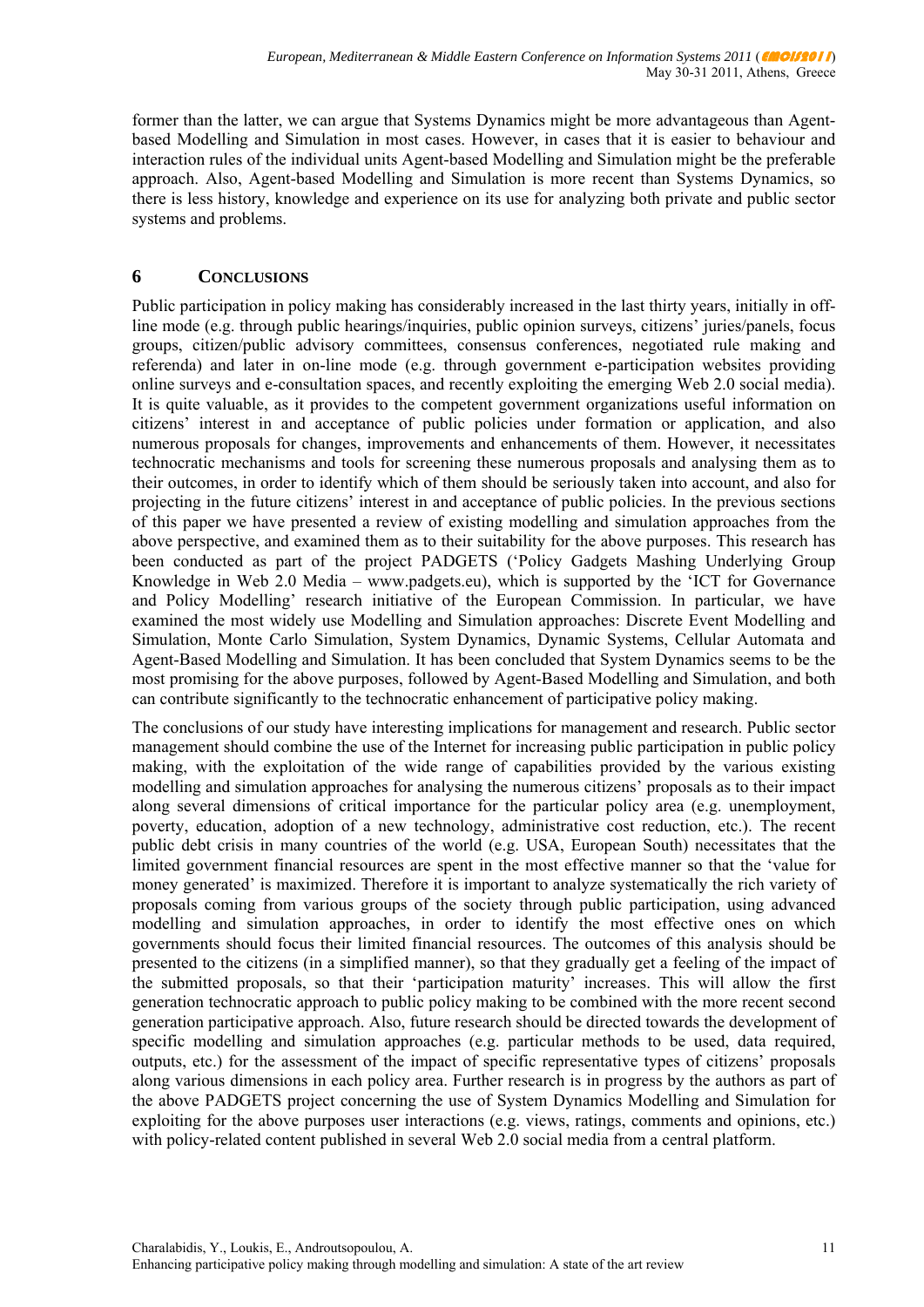## References

- Anderson J, Chaturvedi A, Cibulskis M. (2007). 'Simulation tools for developing policies for complex systems: modeling the health and safety of refugee communities'. Health Care Management Science, December 2007, 10(4):331-9.
- Antunes, L., A. Respício, Balsa, J. (2008). 'Policy Decision Support through Social Simulation'. Encyclopedia of Decision Making and Decision Support Technologies. F. Adam and P. Humphreys, IGI Global: 716-723.
- Bonabeau, E. (2002). 'Agent-based modeling: Methods and techniques for simulating human systems'. Proceedings of the National Academy of Sciences, 99(3): 7280-7287.
- Borshchev, A. and A. Filippov (2004). 'From system dynamics and discrete event to practical agent based modeling: Reasons, techniques, tools'. Proceedings of the 22nd international conference of the system dynamics society. Oxford, England.
- Casti, L. J. (1997). 'Would-be worlds: how simulation is changing the frontiers of science'. John Wiley & Sons, Inc.
- Cayirli, T., Veral, E. (2003). 'Outpatient scheduling in health care: a review of literature'. Production and Operations Management, 12(4): 519-549.
- Charalabidis, Y., Gionis, G., Ferro, E., Loukis, E. (2010a). 'Towards a Systematic Exploitation of Web 2.0 and Simulation Modeling Tools in Public Policy Process'. IFIP Second International Conference on e-Participation - ePart 2010, August 29 - September 2, 2010, Lausanne, Switzerland.
- Charalabidis, Y., Gionis, G., Loukis, E. (2010b). 'Policy Processes Support through Interoperability with Social Media'. 5th Mediterranean Conference on Information Systems 2010 (MCIS 2010), 25-27 September, 2010, Haifa, Israel.
- Clemen, R. T., Reilly, T. (1999). 'Making Hard Decisions with Decisiontools Suite'. Duxbury Press.
- Conte, R., N. Gilbert, et al. (1998). MAS and Social Simulation: A Suitable Commitment. Multi-Agent Systems and Agent-Based Simulation, Springer Berlin / Heidelberg. 1534: 1-9.
- Chopard, B. and Droz, M. (1998). 'Cellular Automata Modeling of Physical Systems'. Cambridge University Press, ISBN 0-521-46168-5
- Cruickshank, P., Edelmann, N., Smith, C. (2010). 'Signing an e-Petition as a Transition from Lurking to Particiption'. in Tambouris E., Macintosh A., Glassey O. (Eds.) Second IFIP International Conference on Electronic Participation – ePart 2010, Lausanne, Switzerland.
- Davis, J., K. Eisenhardt, et al. (2007). 'Developing theory through simulation methods'. Academy of Management Review 32(2): 480-499.
- Dooley, K. (2002). 'Simulation research methods'. Companion to Organizations. J. Baum, London: Blackwell: 829-848.
- Epstein, J. M. (1999). 'Agent-based computational models and generative social science'. Complexity  $4(5)$ : 41-60.
- Ferro, E., Caroleo, B., Cantamessa M. and Leo, M. (2010). 'ICT Diffusion in an Aging Society: A Scenario Analysis'. Electronic Government, Springer Berlin / Heidelberg. 6228: 263-274.
- Fishkin, J. S. (1997). 'The Voice of the People Public Opinion and Democracy'. New Haven and London, Yale University Press, 1997.
- Forrester, J. (1961). 'Industrial Dynamics'. Cambridge, MA: Productivity Press.
- Hegselmann, R. (1996). 'Modelling social dynamics by cellular automata'. Social Sience Microsimulation: 41-54.
- Held, D. (1987). 'Models of Participation'. Cambridge, Polity Press, 1987.
- Jarkko, K. (1999). 'On the circuit depth of structurally reversible cellular automata'. Fundamenta Informaticae, 38: 93–107.
- Lave, C. A. and J. G. March (1975). 'An introduction to models in the social sciences'. University Press of America.
- Law, A. M. and W. D. Kelton (2000). 'Simulation modeling and analysis'. McGraw-Hill.
- Loukis, D. (2010). 'Analysis of methodologies of modelling and prediction of complex behavior social systems with applications in Public Administration & E-Government using Information Technology'. Department of Information and Communication Systems Engineering, University of Aegean.